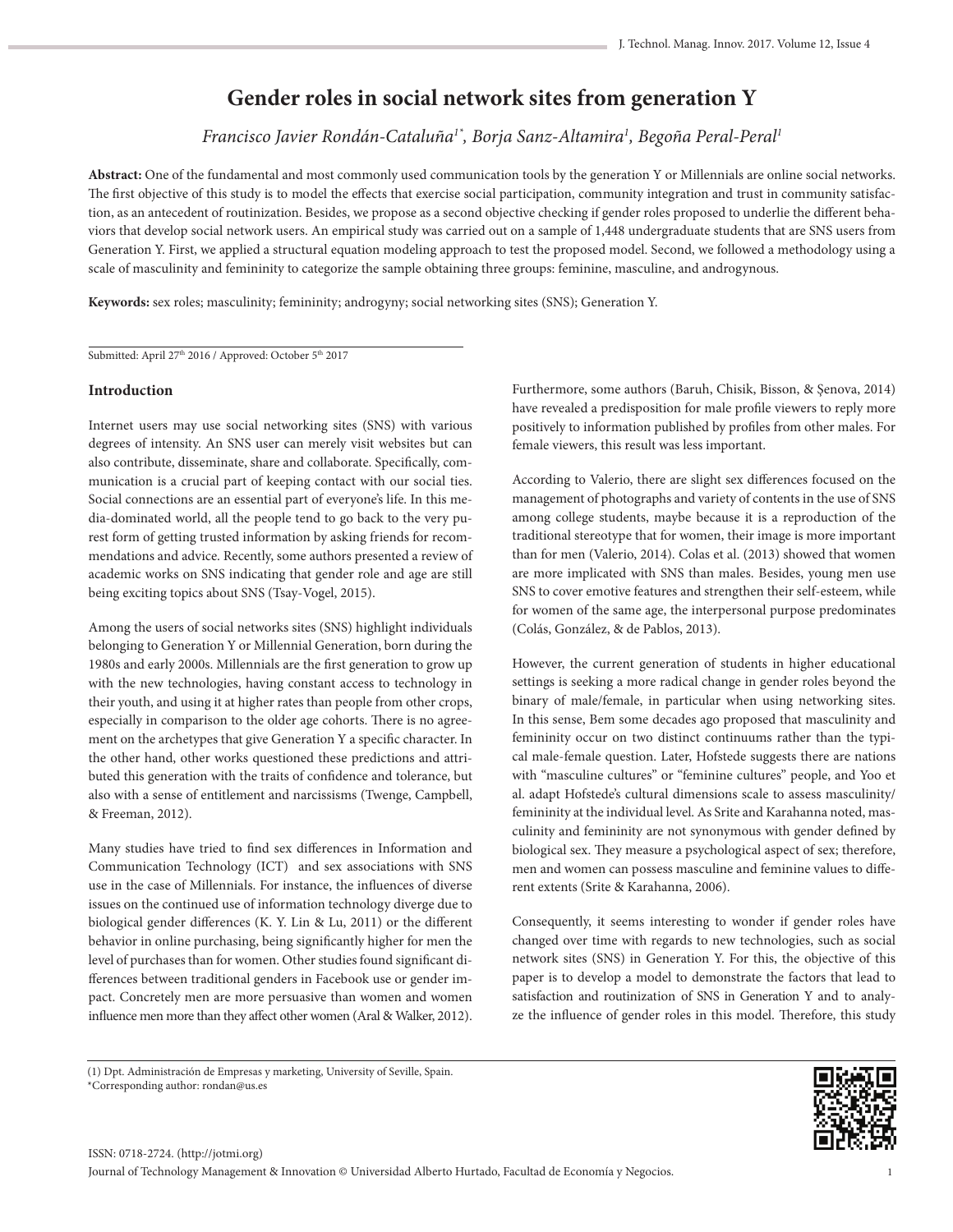examines whether the evolution of gender roles shows differences in their behavior concerning the model. Hence, an empirical research was carried out on a sample of 1,448 undergraduate students from a Spanish University that are SNS users from Generation Y. First, we reviewed the literature concerning the concepts SNS and the masculinity and femininity. After presenting the model and the hypothesis, we applied a structural equation modeling approach, using Partial Least Square methodology, to test the model that proposes that community integration, social participation, and trust shown by individuals when using SNS, are positively related to their satisfaction. And the latter will influence the routinization, defined as assimilating the technology into daily habits in Generation Y. Secondly, we followed Bem's methodology using Hofstede's scale of femininity and masculinity to categorize the sample and test if there are differences between these groups in the model.

#### **Proposed model**

Researchers have observed SNS by a diversity of procedures and theoretical foundations from various disciplines. In this paper, community satisfaction refers to the emotional reply to the usage of the applications and facilities delivered by the SNS. Some studies have shown satisfaction as an antecedent of loyalty and subjective wellbeing (Chiu, Cheng, Huang, & Chen, 2013). Based on expectancy disconfirmation theory (EDT) (OLIVER, 1980)1980 and the information systems (IS) success model (Delone & McLean, 2003), satisfaction has been considered a significant element of continuance intention in research about new technologies. Besides, the constant use of SNS is likely to become progressively automatic. Therefore, SNS users may repeat a sequence of well-learned activities without being aware of it (Kang, Min, Kim, & Lee, 2013). Routinization is connected to "habitual usage – that is, to integrate the technology into daily routines" (Schwarz & Chin, 2007), p. 240). As followers practice an SNS habitually, they turn into more habituated to it, decreasing ambiguity in future decisions. Routinization does not necessarily denote that someone uses the maximum degree of possibility accessible from the SNS, but its usage turns into individual's daily routine (Sanchez-Franco & Roldan, 2010). According to these ideas hypothesis 1 is formulated:

# *H1 : Community satisfaction is positively related to routinization.*

Other studies have demonstrated the relationship between satisfaction and sense of belonging or community integration (H. Lin et al., 2014). Community integration can be specified as "members' feelings of membership, identity, belongingness, and attachment to a group that interacts primarily through electronic communication" (Blanchard, 2007), p. 827). Followers generate their identities within the SNS. Therefore, community integration will be a sense of recognizing with the SNS that affiliates also share with one another (Sanchez-Franco & Roldan, 2010).

In this paper, we conceptualize social participation as community involvement, social interaction, or active involvement in community activities. This concept highlights the social community's interactivity level, raising the chances for support interchange. Social participation is consequently related to the position to which people are dynamic followers of the SNS and implicated in social activities in the SNS, emphasizing the utility of such contacts to the requirements of the community organization. Consequently, social participation pursues to apprehend the degree to which people actively offer support and get involved in community actions. Social participation will, therefore, be essential for lasting sustainability and, thus, a crucial driver of prosperous SNS (Sanchez-Franco & Roldan, 2010). According to the thoughts mentioned above hypothesis 2 and hypothesis 3 are verbalized:

## *H2 : Social participation is positively related to community satisfaction.*

# *H3 : Community integration is positively related to community satisfaction.*

Satisfaction connects to the positive emotional reactions of followers who discover mutual interactions rewarding. Adherents who trust on an SNS will be loyal to it, and consequently, they will be satisfied with it. Above all, trust is described by the feelings of safety and perceived the power of the association and is entirely more narrowed to individual experiences with the principal partner (Johnson & Grayson, 2005). Therefore, we assume trust as the integration of two concepts: exchange partner's integrity and benevolence. Following the previous thinking, we formulate hypothesis 4:

*H4 : Trust is positively related to community satisfaction.*

Figure 1. presents the proposed model summarizing all the hypotheses.



**Figure 1.** Proposed model

#### **Masculinity/Femininity**

Hofstede proposes analyzing the Nations around the world in function of a series of features, one of them difference masculinity and femininity (G. H. Hofstede, 2001)2001. Higher scores indicate high masculine societies. In this type of communities or "masculine cultures" people (men and women) tend to value assertiveness, ambition, competitiveness, and the accumulation of wealth and material possessions. However, people (again men and women) tend to value other variables such as relationships and quality of life in "feminine cultures." Besides, usually, the differences between gender roles are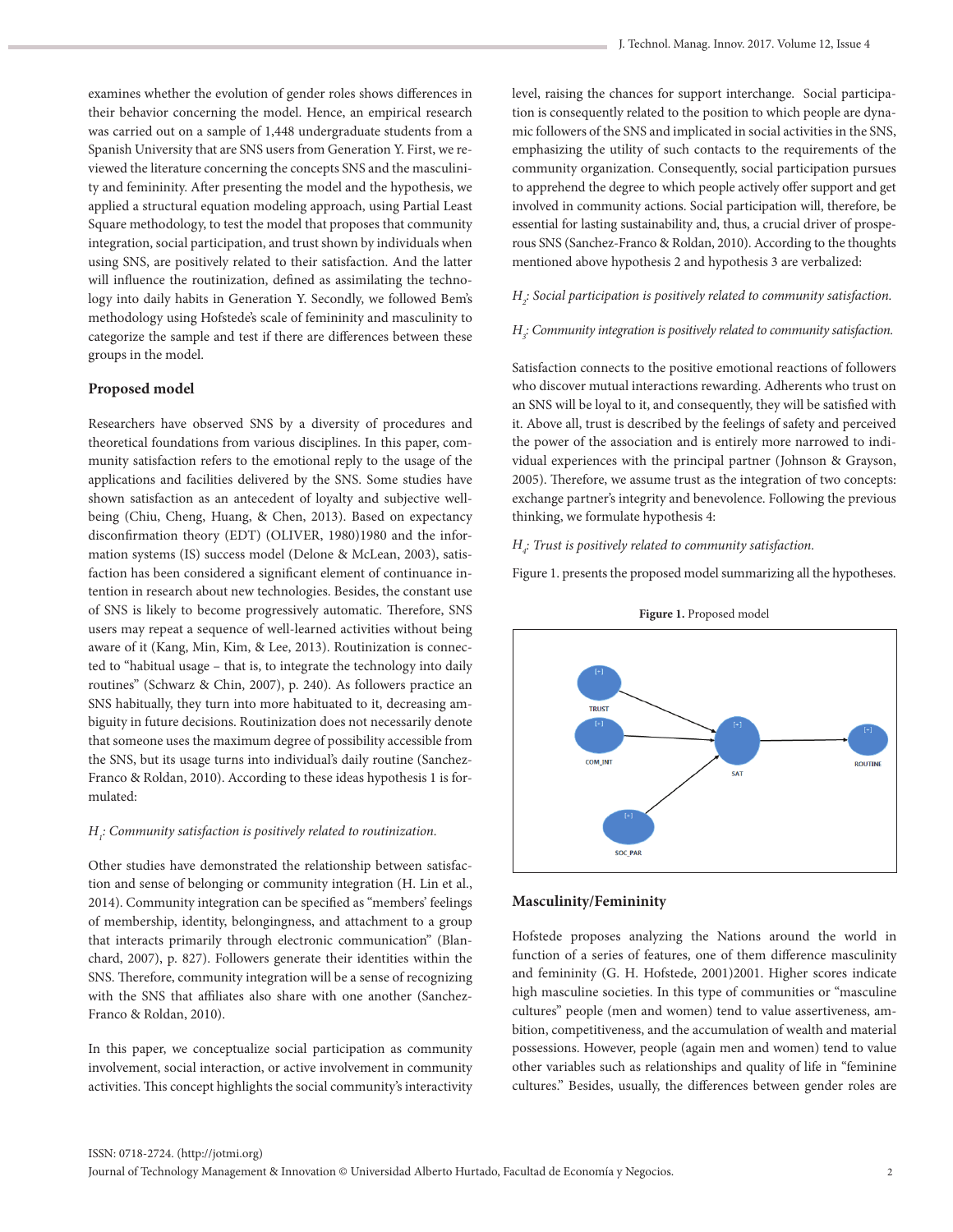more dramatic and less fluid in masculine cultures than in feminine cultures (Cumming, Fleming, Johan, & Takeuchi, 2010). The Masculinity scale is the most controversial of Hofstede's dimensions. As time went on, Hofstede has changed the definition of Masculinity/ Femininity to emphasize women's equality in the workplace. Nowadays, Hofstede defines the masculinity versus femininity dimension as: "The masculinity side of this dimension represents a preference in society for achievement, heroism, assertiveness and material reward for success. Society at large is the most competitive. Its opposite, femininity, stands for a preference for cooperation, modesty, caring for the weak and quality of life. Society at large is more consensus-oriented" (G. Hofstede).

Nevertheless, for firms and organizations, the reflection of the culture at the individual level is more important and relevant. Managers know that treating as equivalent the stereotypical culture of a country with all people of the country is a grave mistake, especially in those countries having the heterogeneous population with different cultural backgrounds (Yoo, Donthu, & Lenartowicz, 2011).

Many research contexts have widely used Hofstede's metric at both country and individual levels in cross-cultural studies. Some authors have used it at the personal level, such as in consumer ideologies (Swaidan, Rawwas, & Vitell, 2008), and in consumer ethnocentrism (Cleveland, Laroche, & Papadopoulos, 2009). Yoo et al. developed a scale to assess Hofstede's cultural dimensions at the individual level named CVSCALE (Individual Cultural Values Scale) (Yoo et al., 2011). Their study divides the measurement of this aspect into two separate parts: masculinity and femininity.

At the individual level, Bem (1974) suggested that gender is a conduct: men might show certain stages of behaviors that might have been conventionally observed as being feminine, and women might also reveal specific actions that would have conventionally been considered as masculine. Besides, she proposed the term "androgynous" for those who have both male and female attributes. The aim of her work was different from Hofstede's intention, but the psychological backgrounds of their measures were similar.

Some studies analyses the use of ICTs and sex roles identified by Bem (1974). Bozionelos found that individuals who score higher on expressiveness (femininity in Bem's terminology) are more likely to report interest in learning about and utilizing computers (Bozionelos, 2002). Other authors (Venkatesh, Morris, Sykes, & Ackerman, 2004) pointed out that attitude influences masculine individuals, while subjective norms and perceived behavioral control were significant in the case of female ones. Regarding androgynous, the three variables were significant. And Tufekci agrees that, regarding masculinity vs. femininity, information technology (IT) adoption and usage can differ (Tufekci, 2008).

Other studies analyzed cultural issues of website documents and their relation to masculinity-femininity dimension, suggesting the use of the concept of androgyny to develop more effective communications on the Web (Zahedi, Van Pelt, & Srite, 2006). In fact, females try to

report an androgynous profile in SNS, because for their psychological comfort, they evaluate positively to have both feminine and masculine characters (Renau Ruiz, Carbonell, & Oberst, 2012).

Meanwhile, Hupfer and Detlor consider gender-related self-concept traits known as self- and other-orientation (Hupfer & Detlor, 2007). Other-orientation presents common characteristics- nurturing, understanding, compassionate, sympathetic and sensitive- and was a positive predictor of using the Internet to find friends or relationships and of how often respondents reported using internet applications. Furthermore, other-orientation is related to a more effortful search strategy and higher search frequency. These studies conclude that 50 percent of women and 25 percent of men show other-oriented behavior (Hupfer & Detlor, 2007).

Androgynous individuals might display sex role adaptability across situations, acting without worrying about the most appropriate stereotype for one sex or the other (Bem & Lewis, 1975). In this respect, the Internet and its applications can affect the behavior of individuals since conceptualizations of masculinity might be different in online and offline environments. Computers create an impersonal social situation in which individuals feel more anonymous and can behave freely regardless of what others might think.

Only a few studies have attempted to differentiate among SNS users according to their personality characteristics. Concerning SNSs, one of the primary motivations to use them is seeking social support, and this motivation can be closer socially to the sensitive nature of feminine cultures rather than to more masculine ones because feminine role endorses more common and socio-emotional traits. However, other authors found that masculinity was positively correlated with time spent on Facebook but not on LinkedIn (Shneor & Efrat, 2014). The engagement may serve as a platform for exhibiting social power and prestige if the number of friends in an SNS is an indicator of social status. Lewis and George tested theoretical explanations about the role of culture (including the masculinity dimension) in deception in SNS (Lewis & George, 2008). It is likely that this cultural magnitude measured at the individual level can be discriminant in the segmentation of SNS users.

According to the ideas mentioned above the next proposition is formulated.

*Proposition. People from Generation Y have different behavior about the proposed model according to gender roles in the context of SNS.*

## **Methodology**

The literature suggests that the more someone is involved and familiar with Web 2.0 interactive tools and applications, as SNS, the more he or she will trust and will be satisfied with the virtual medium. Therefore, an empirical study was carried out on a sample of 1,448 undergraduate students, included in Generation Y. The statistical analysis involved two stages.

Firstly, we applied a structural equation modeling (SEM) approach to test the proposed model, using SmartPLS 3.0. First, the model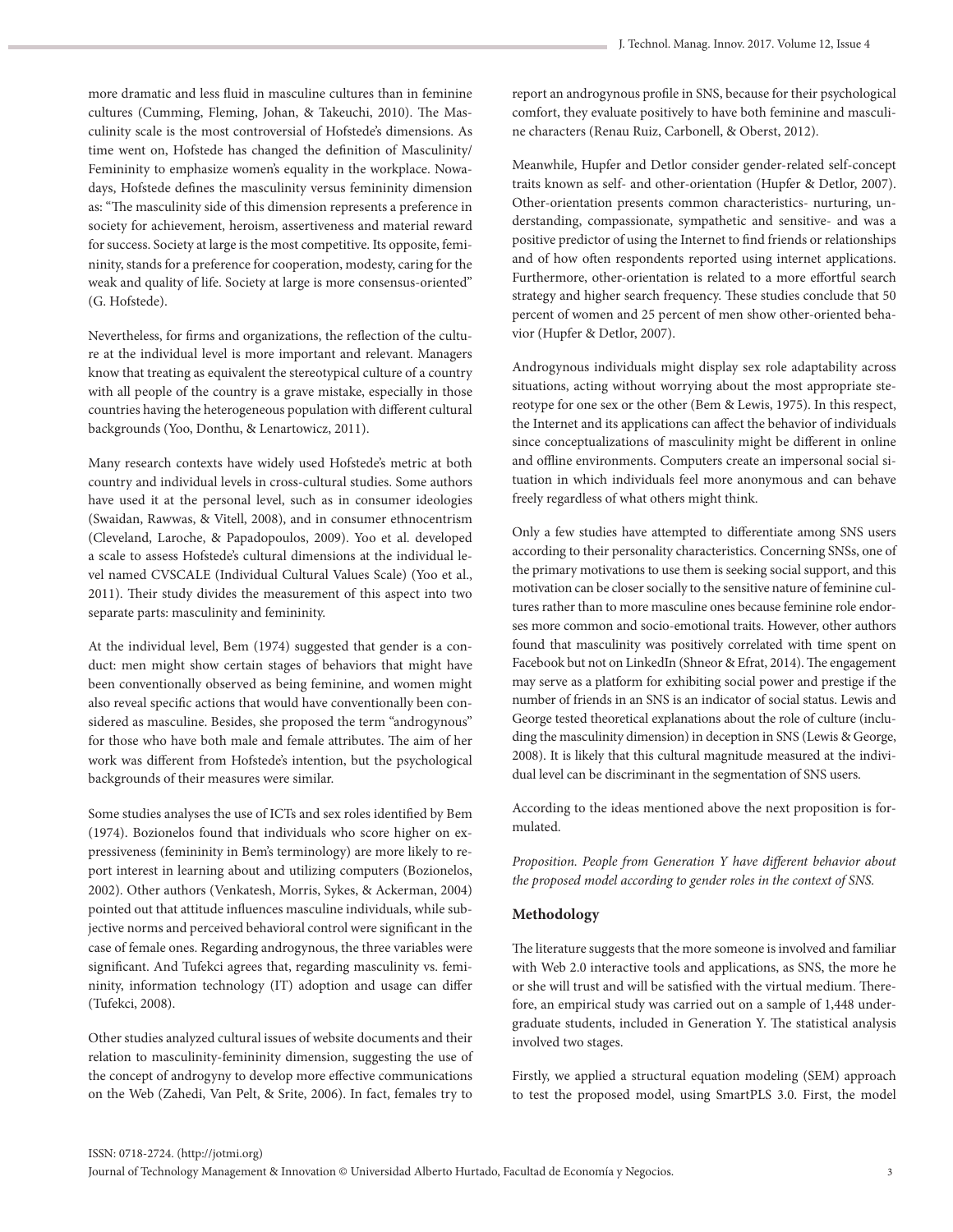was validated and tested. Then, based on masculinity and feminity Hofstede´s scale, we use Bem´s methodology. This methodology is the best to characterize the nature of the person´s gender role: calculating the difference between an individual's masculinity and femininity normalized concerning the standard deviations of his or her masculinity and femininity scores (Bem, 1974), p. 158). This procedure allows us to propose three groups: masculine, feminine y androgynous. Finally, the Henseler's Multigroup Analysis was carried out using as groups the three gender roles obtained.

#### *Sample*

Empirical research using a non-probabilistic sampling method validated the theoretical model and the hypotheses discussed above. We collected surveys from February to March 2012. The sample size is 1,460 undergraduate students that are SNS users from Generation Y, from a public university located in the south of Spain. All of them were studying in different courses of business, marketing, economics or tourism management degrees.

Once we collected the questionnaires, those answered by students over 30 were eliminated from the sample, because the object of study was students belonging to Generation Y, resulting in 1,448 valid surveys. Demographic information of this selection of students is as follows. The average age of the sample is 20 years old, 57.6 % are females, 95.1% singles, the average size of their households is 3.63 individuals, and 92.4% had three years of experience as Internet users. As for the SNS, 85% were users for two years. Home is the principal place chosen for connecting to the network (94.5% of cases), followed by the study center (26.3%). The laptop is the device most commonly used to connect to the network (87%), followed by mobile phone (47.5%). Regarding the frequency and time of access, 84.3% accessed at least once a day and half of the respondents spent more than an hour of their time to connect to the network. The average number of contacts was 300. It is noticeable that 74.2% of respondents use mainly Tuenti as SNS, a Spanish SNS created in 2006, and it has more than 14 millions of users. Facebook is the second SNS more preferred by the respondents.

All these demographic and uses of SNS features were analyzed to determine if there were differences due to the sex of the respondent. In all cases, there were no statistically significant differences between men and women.

#### *Measures*

Confirmed items adapted from preceding revisions were used to measure routinized behavior, social satisfaction, trust, community integration, social participation and masculinity/femininity. Also, selected scales were adapted to make them applicable to the SNS-based environment. We measured routinized behavior using the three items from Sanchez-Franco and Roldan (Sanchez-Franco & Roldan, 2010). The social satisfaction measure was adapted from Flavian et al. (Flavián, Guinalíu, & Gurrea, 2006). The trust scale was adjusted from McKnight et al. (McKnight, Choudhury, & Kacmar, 2002). Scales taken from Casaló et al. (Casaló, Flavián, & Guinalíu, 2007) and Sanchez-Franco and Roldan (Sanchez-Franco & Roldan, 2010) were adapted to measure community integration and social participation. Finally, the masculinity/ femininity scale has been measured through two constructs adjusting the scales of some previous studies (G. H. Hofstede, 2001)2001; (Srite & Karahanna, 2006); (Yoo et al., 2011). All items are seven-point Likert-type, ranging from «strongly disagree», 1, to «strongly agree», 7.

A trial test of the questionnaire was conducted to assess the content validity and to clarify ambiguous and non-discriminating items, without additional suggestions.

#### *Statistical tool*

The first part of the methodology was to use SmartPLS 3.0 software to validate and estimate the proposed model. The use of PLS rather than other kinds of SEM technics is also applicable at this point because (Diamantopoulos & Winklhofer, 2001): this work is exploratory; and SmartPLS is a nonparametric technique, so scholars do not need to guarantee the normality of the data. Further, this method is becoming more significant, ought to the number of articles using it in the leading journals (Henseler, Ringle, & Sinkovics, 2009).

Then we applied Bem's procedure to calculate the Androgyny Score (AS). This process consists of deducting individual's masculinity and femininity normalized concerning the standard deviations of his or her masculinity and femininity scores. The Androgyny Score reveals the relative quantities of masculinity and femininity that somebody embraces in his or her self-description, and, as such, it best typifies the type of the person's total sex role. The higher the value of AS, the higher the predisposition of the person to femininity (high positive scores) or masculinity (high negatives scores). On the contrary, the closer the AS is to zero, the more the individual is androgynous (Bem, 1974). After this, we performed a multigroup analysis between people tending to masculinity, to femininity, and to androgyny. Multigroup variable has a moderating effect whereby a categorical moderator variable states each subject's group membership (Henseler et al., 2009).

#### **Results**

Routine construct achieves an R square of 0.264 and R square of the Satisfaction construct is 0.508. Table 1 presents composite reliability, Cronbach's Alpha, and AVE.

|                | <b>AVE</b> | Composite<br>Reliability | Cronbach's<br>Alpha |
|----------------|------------|--------------------------|---------------------|
| <b>TRUST</b>   | 0.623      | 0.929                    | 0.912               |
| COM INT        | 0.551      | 0.895                    | 0.865               |
| <b>SOC PAR</b> | 0.606      | 0.859                    | 0.782               |
| <b>SAT</b>     | 0.801      | 0.924                    | 0.876               |
| <b>ROUTINE</b> | 0.831      | 0.936                    | 0.898               |

**Table 1.** AVE, composite reliability, and Cronbach's Alpha.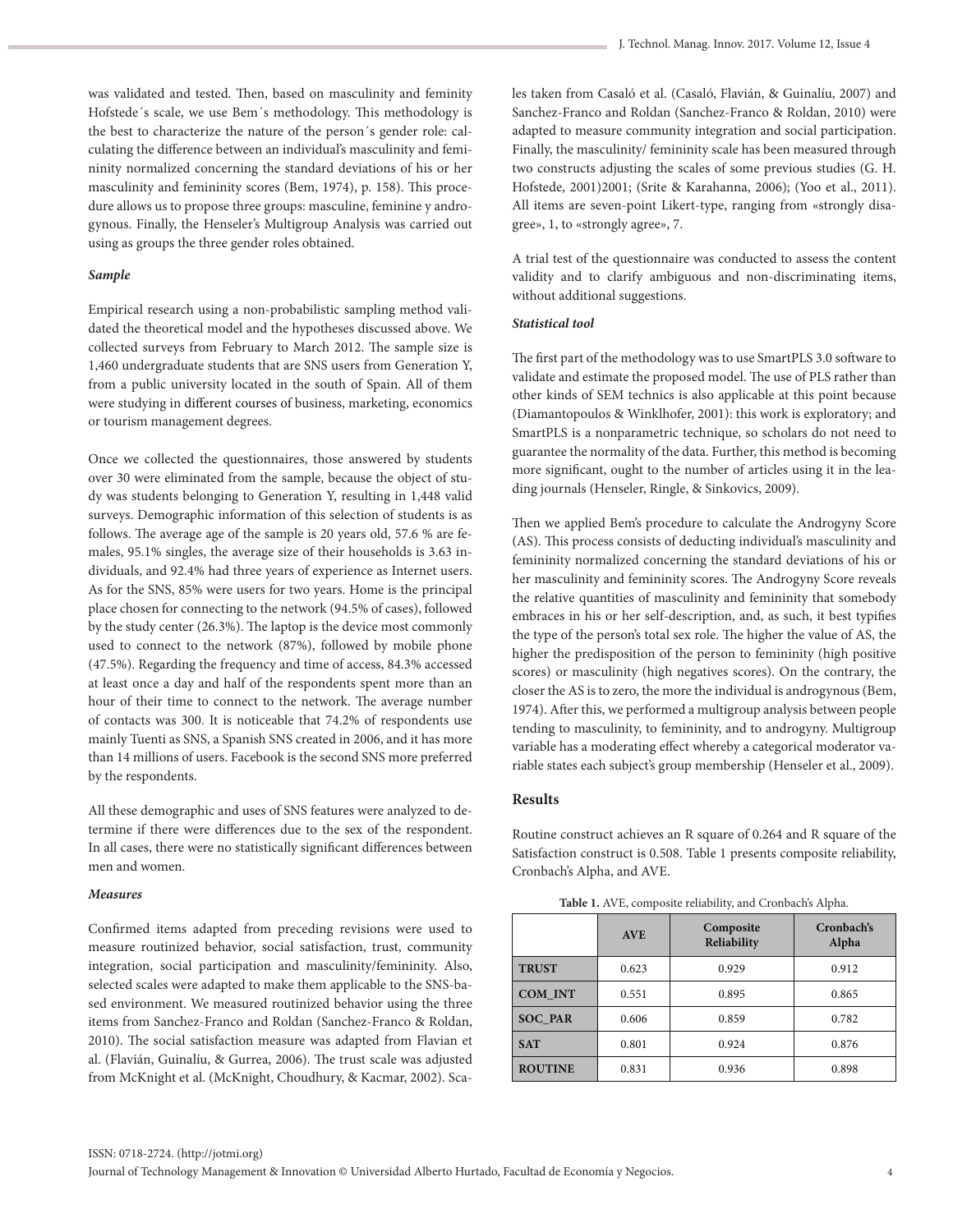| * Androgyny scores obtained in this research                                                                  | and 16.2% of women. |  |
|---------------------------------------------------------------------------------------------------------------|---------------------|--|
| ISSN: 0718-2724. (http://jotmi.org)                                                                           |                     |  |
| Journal of Technology Management & Innovation © Universidad Alberto Hurtado, Facultad de Economía y Negocios. |                     |  |
|                                                                                                               |                     |  |

| Table 2. Discriminant validity (Fornell-Larcker criterion) |  |
|------------------------------------------------------------|--|
|------------------------------------------------------------|--|

|                                                                     | <b>TRUST</b> | COM INT | <b>SOC PAR</b> | <b>SAT</b> | <b>ROUTINE</b> |
|---------------------------------------------------------------------|--------------|---------|----------------|------------|----------------|
| <b>TRUST</b>                                                        | 0.789        |         |                |            |                |
| COM INT                                                             | 0.522        | 0.742   |                |            |                |
| <b>SOC PAR</b>                                                      | 0.397        | 0.641   | 0.778          |            |                |
| <b>SAT</b>                                                          | 0.442        | 0.695   | 0.549          | 0.895      |                |
| <b>ROUTINE</b>                                                      | 0.248        | 0.547   | 0.569          | 0.514      | 0.911          |
| As can be seen from Toble 1, each everyors variance extracted (AVE) |              |         |                |            |                |

As can be seen from Table 1, each average variance extracted (AVE) value is above 0.50, which points out the good convergent validity of the scale. Every amount of composite reliability and AVEs are considered satisfactory. The diagonal elements (square root of AVEs) are higher than the correlation of that construct with all the other constructs in the model (see Table 2), which indicates satisfactory discriminant validity (Fornell & Larcker, 1981). We further tested for potential multicollinearity, all inner and outer scores of VIF collinearity statistics are below 5, this indicates that there are not multicollinearity problems in the data (O'brien, 2007). Standardized root mean square residual (SRMR) was 0.046, as it was less than 0.08, the model shows an appropriate goodness‐of‐fit.

Next, we present the structural model of SmartPLS results. Path coefficients were calculated using a bootstrapping with 5,000 samples. All path coefficients are statistically significant (all p values are 0) and positive (Table 3). The most robust relationships are between community integration and satisfaction, and between satisfaction and routine (supporting hypotheses H3 and H1, respectively). The other connections are also positive and significant, social participation and trust are positively related to community satisfaction (supporting hypotheses H2 and H4, respectively). As a consequence, the study confirms all the hypotheses.

| <b>Table 3.</b> Path coefficients. |                                                            |        |       |  |  |  |  |
|------------------------------------|------------------------------------------------------------|--------|-------|--|--|--|--|
|                                    | <b>P</b> Values<br>Path coefficient<br><b>T</b> Statistics |        |       |  |  |  |  |
| TRUST -> SAT                       | 0.094                                                      | 4.062  | 0.000 |  |  |  |  |
| COM INT-> SAT                      | 0.540                                                      | 19.935 | 0.000 |  |  |  |  |
| SOC PAR -> SAT                     | 0.165                                                      | 6.511  | 0.000 |  |  |  |  |
| <b>SAT -&gt; ROUTINE</b>           | 0.510                                                      | 23.603 | 0.000 |  |  |  |  |

Figure 2 represents the path coefficients for the whole sample.



Figure 2. Path coefficients of the model

Table 4 presents the groups obtained regarding the gender roles.

| Table 4. Classification of subjects according to gender roles. |  |  |  |
|----------------------------------------------------------------|--|--|--|
|----------------------------------------------------------------|--|--|--|

|               | Males $(n=608)$ | Females $(n=840)$ | Total $(n=1448)$      |
|---------------|-----------------|-------------------|-----------------------|
| % feminine    | 3.2%            | 9.4%              | 12.6%                 |
|               | $(n=46)$        | $(n=136)$         | $(1$                  |
| % androgynous | 26.6%           | 33.1%             | 59.7%                 |
|               | $(n=385)$       | $(n=480)$         | $(-1 \le AS \le 1)^*$ |
| % masculine   | 12.2%           | 15.5%             | 27.7%                 |
|               | $(n=177)$       | $(n=224)$         | $(-1.87 < AS < -1)^*$ |

\* Androgyny scores obtained in this research

The highest percentage of individuals in the sample corresponds to the androgynous, made up 63.3% of men and 57% of women, reflecting that the current generation of young behaves according to more flexible gender roles. These are individuals who are both male and female, both assertive and yielding depending on the situational appropriateness of behaviors. There are also students who appreciate behaviors inconsistent with those traditionally expected of his/her sex: 7.5% of men value the feminine aspects, and 26.2% of women (more than triple) appreciate the masculine characteristics. However, in the sample, we also found individuals who behave as sex-typed standards: 29.1% of men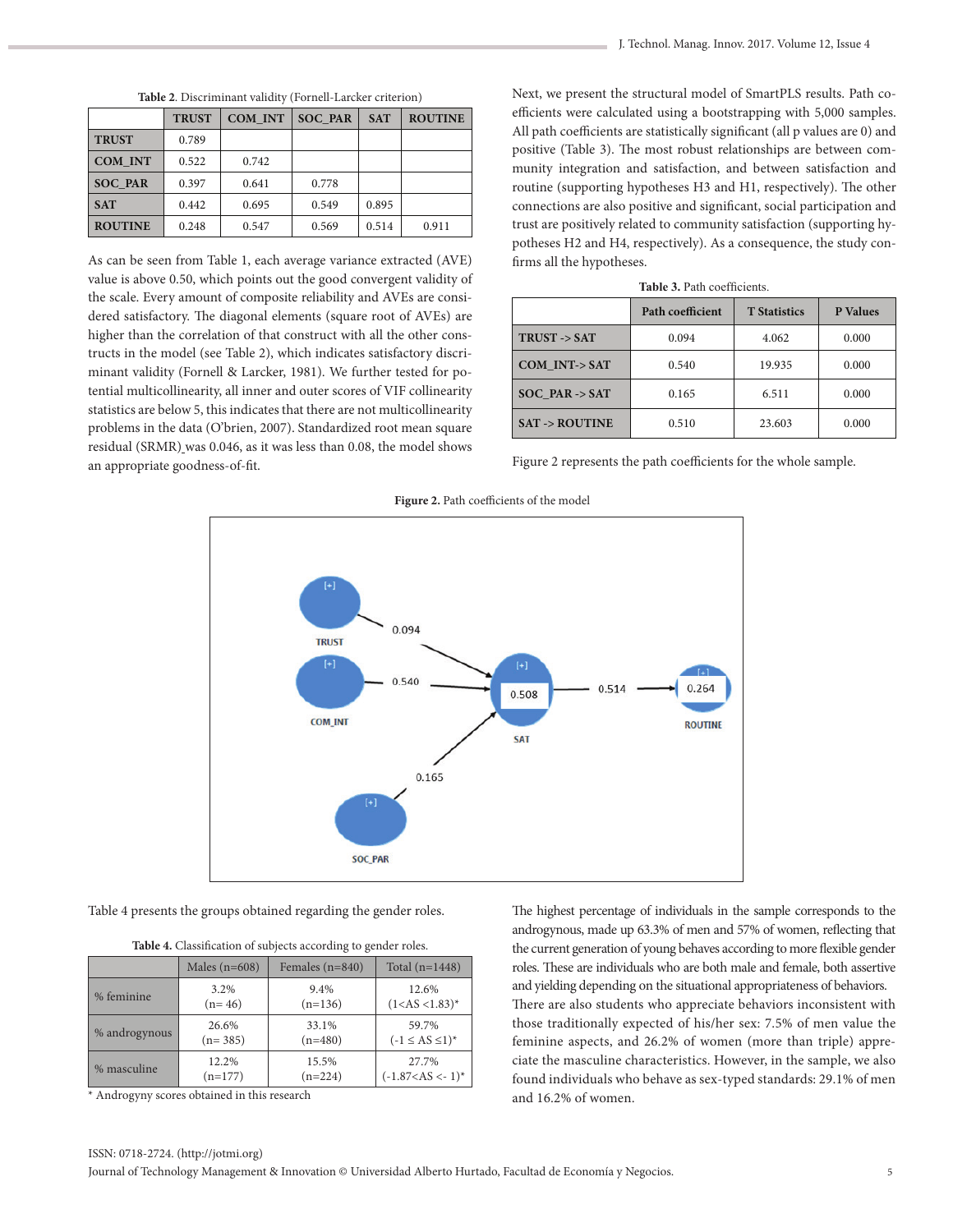Afterward, we present the results of the multi-group analysis. The previously tested model is applied to each group to search for differences in the relationships between students classified as androgynous and students classified oriented to masculinity and those geared to femininity and between the last two, performing three multi-group analyses.

| 20020 012 0011 000110101110 101 groups androgynous vol reministrational distribution |                                             |                                          |                                                    |                                       |  |
|--------------------------------------------------------------------------------------|---------------------------------------------|------------------------------------------|----------------------------------------------------|---------------------------------------|--|
|                                                                                      | Path Coefficients<br>Original (androgynous) | Path Coefficients<br>Original (femenine) | Path Coefficients-diff<br>(androgynous - femenine) | p-Value (androgynous<br>vs. femenine) |  |
| TRUST -> SAT                                                                         | 0.095                                       | 0.038                                    | 0.058                                              | 0.197                                 |  |
| COM $INT$ -><br><b>SAT</b>                                                           | 0.491                                       | 0.582                                    | 0.091                                              | 0.887                                 |  |
| SOC PAR $\rightarrow$ SAT                                                            | 0.193                                       | 0.229                                    | 0.037                                              | 0.684                                 |  |
| <b>SAT -&gt; ROUTINE</b>                                                             | 0.528                                       | 0.601                                    | 0.073                                              | 0.898                                 |  |

**Table 5.** Path coefficients for groups androgynous vs. feminine and Henseler's MGA.

We can observe that path coefficients for feminine and androgynous groups are quite similar and p-values of Henseler's Multigroup Analysis are over 0.05 (Table 5). As a consequence, both teams of students have the same behavior about the model. Therefore, there is not a gap between people more oriented to femininity and those classified as androgynous, in students from Generation Y concerning the proposed model.

| were or men commented for groups and ogg nous vor museumle and richtered stress. |                                             |                                           |                                                     |                                        |  |
|----------------------------------------------------------------------------------|---------------------------------------------|-------------------------------------------|-----------------------------------------------------|----------------------------------------|--|
|                                                                                  | Path Coefficients<br>Original (androgynous) | Path Coefficients<br>Original (masculine) | Path Coefficients-diff<br>(androgynous - masculine) | p-Value (androgynous<br>vs. masculine) |  |
| TRUST -> SAT                                                                     | 0.095                                       | 0.123                                     | 0.028                                               | 0.717                                  |  |
| $COM_INT$ -> SAT                                                                 | 0.491                                       | 0.608                                     | 0.117                                               | 0.979                                  |  |
| $SOC$ <sub>-PAR</sub> $\rightarrow$ SAT                                          | 0.193                                       | 0.090                                     | 0.103                                               | 0.032                                  |  |
| <b>SAT -&gt; ROUTINE</b>                                                         | 0.528                                       | 0.455                                     | 0.072                                               | 0.080                                  |  |

**Table 6.** Path coefficients for groups androgynous vs. masculine and Henseler's MGA.

In table 6 we can observe that two of the relationships are statistically different between androgynous and masculine. The positive connection between satisfaction and routine is stronger for androgynous than for people categorized as masculine (90% of confidence level). The same fact occurs on the relationship between social participation and satisfaction (95% of confidence level). The other two connections of the model do not change significantly in both groups.

**Table 7.** Path coefficients for groups feminine vs. masculine and Henseler's MGA.

|                                | Path Coefficients<br>Original (femenine) | Path Coefficients<br>Original (masculine) | Path Coefficients-diff<br>(   femenine - masculine  ) | p-Value (femenine<br>vs. masculine) |
|--------------------------------|------------------------------------------|-------------------------------------------|-------------------------------------------------------|-------------------------------------|
| TRUST -> SAT                   | 0.038                                    | 0.123                                     | 0.085                                                 | 0.888                               |
| $COM$ INT $\rightarrow$ SAT    | 0.582                                    | 0.608                                     | 0.026                                                 | 0.631                               |
| $SOC$ <sub>-PAR</sub> -> $SAT$ | 0.229                                    | 0.090                                     | 0.139                                                 | 0.042                               |
| <b>SAT -&gt; ROUTINE</b>       | 0.601                                    | 0.455                                     | 0.145                                                 | 0.016                               |

In this case (table 7), people categorized as feminine show stronger relationship between social participation on satisfaction and the latter on routine than the group masculine (95% confidence level). This outcome indicates that, concerning SNS and Generation Y, people tending to masculinity values give less importance to social participation as an antecedent of satisfaction, and to the latter as an antecedent of routinization. Therefore, we can accept the initial proposition: People from Generation Y have different behavior concerning the proposed model according to sex roles in the context of SNS.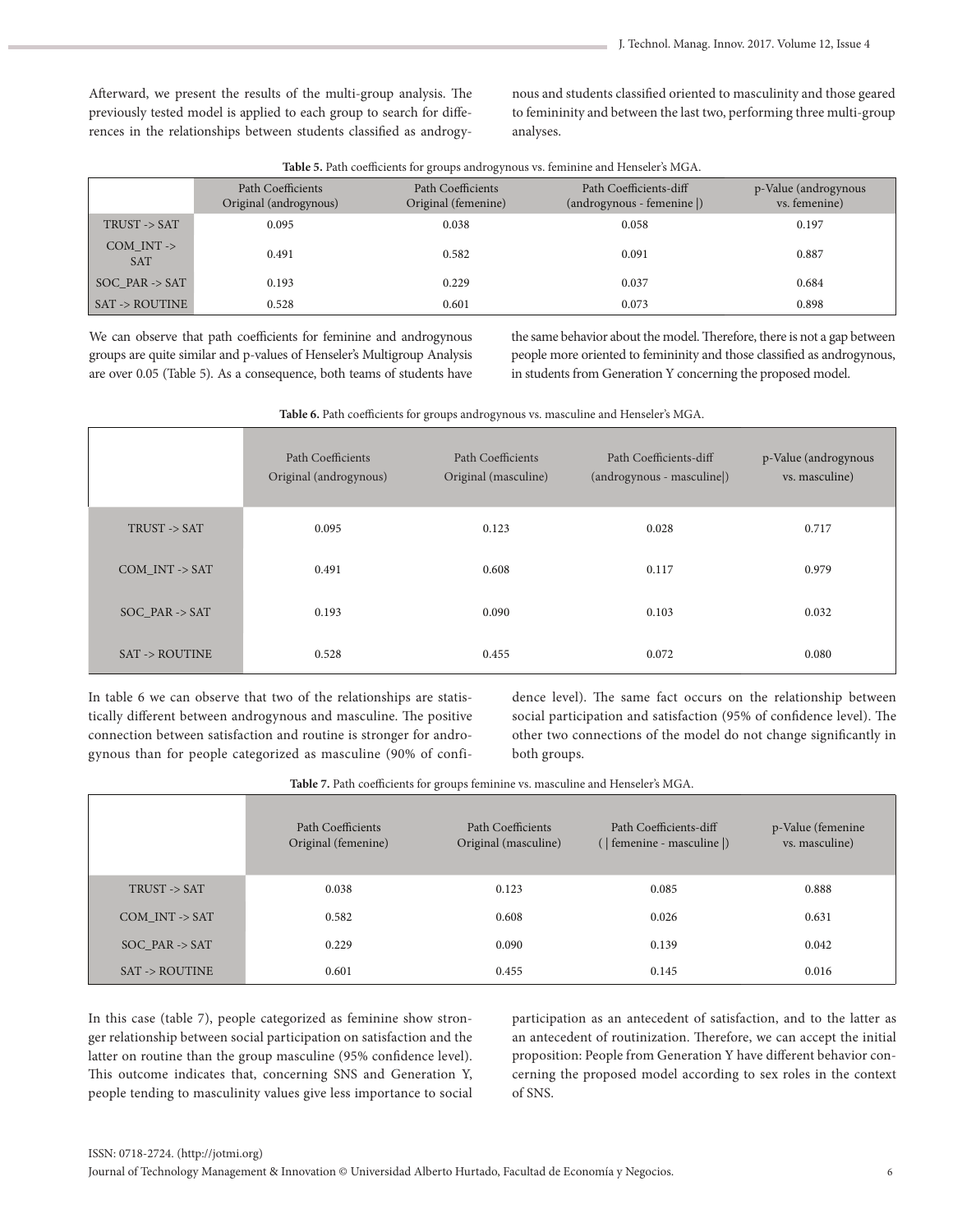### **Discussion and Conclusions**

This paper explores the antecedents of satisfaction and routinization of SNS in the context of Generation Y through a model. All the proposed hypotheses are confirmed, showing that this model allows us to improve the knowledge about satisfaction and routinization of SNS in Generation Y. Furthermore, the proposition of different behaviors about this model is partially confirmed.

Social connections are critical to human biology, and the impact of SNSs on these relationships has been significant. Generation Y is the digital generation, the vanguard that represents the future, and the first generation to grow up with SNS; therefore, authors should incorporate a complete understanding of SNSs usage: patterns of use and online communication.

The authors focused on Generation Y because this is the group that is entering a phase of the lifecycle as they form families and households and will likely lead our society in a few years. The use of these social networks will influence the forms of communication for these young people. Therefore it is essential to know and understand the effects that SNS have in their lives. As this generation is likely to come under the attention from the researchers and practitioners, they would benefit from greater understanding of the issues that concern this group.

While many authors have written on SNS usage patterns, little research has focused on specific gender roles of Generation Y, particularly online. This paper addresses this gap by focusing on this cohort and offering insights into Millennials use of SNS depending upon the gender roles: femininity, masculinity, and androgyny. An essential result of this study is the number of people classified as androgynous; almost 60% of the sample, reflecting that the current generation of young behaves according to more flexible gender roles. Twenge (1997) found similar results. She studied subjects of the same age (college students) at different moments. Her outcomes point out that women have increasingly informed masculine-stereotyped personality characters as features of themselves, and men have also endorsed more masculine personality traits. This author suggests that personality can be affected by cultural changes. Therefore, the values and expectations formed during childhood are influenced by cultural and economic environments, so it is likely that the daughters of working mothers valued masculine aspects. Another theory suggests that female university students who intend to pursue a career, begin to acquire in college personality traits they consider necessary for success in the professional field, which is a traditionally masculine trait (Eagly, 2013). Furthermore, our sample is composed of students enrolled in degrees where cultural concepts such as making money, success in life, ambition, improve your professional career are cornerstones for them, opposite to other students enrolled in more humanistic studies. We believe that the business-economic scope of the students of our sample could influence the fact of obtaining a high percentage of women presenting masculine personality traits and women with high androgyny scores.

This model reveals there are differences in some of the relationships of the model when considering the gender-roles. Specifically, androgynous have a similar behavior than the female group. The masculine segment has behavior more away from the rest. Thus, feminine and androgynous show a stronger relationship between social participation on satisfaction and the latter on routine than the masculine group. This consequence points out that, concerning SNS and Generation Y, people tending to masculinity values give less significance to social participation as an antecedent of satisfaction, and to the latter as an antecedent of routinization.

One might think that the difference in the relationship between the variables of the model between androgynous, feminine and masculine are due to their characteristics as users. However, there are no significant differences in time as an Internet or SNS user, or concerning the frequency of access to the SNS, or the number of contacts, whether one is androgynous, feminine or masculine. We believe, therefore, that this depiction of gender is highly influential in explaining by itself the SNS behavior of young people in the proposed model. In this regard some authors (Venkatesh et al., 2004) suggest that the psychological conceptualization of gender is a more accurate predictor of ICT adoption and user behavior than sex, because it has a lasting impact throughout the technology adoption lifecycle, influencing the decisions of long-term use.

This study extracted the results from a significant sample, with more than 1,400 people; one limitation is the lack of diversity in the sample, which was composed only of millennial university students. The research should be extended to other groups of people with different cultural levels and to other countries to extrapolate our findings to them.

## **References**

Aral, S., & Walker, D. (2012). Identifying influential and susceptible members of social networks. *Science, 337*(6092), 337-341.

Baruh, L., Chisik, Y., Bisson, C., & Şenova, B. (2014). When Sharing Less Means More: How Gender Moderates the Impact of Quantity of Information Shared in a Social Network Profile on Profile Viewers' Intentions About Socialization. *Communication Research Reports, 31*(3), 244-251.

Bem, S. L. (1974). The measurement of psychological androgyny. *Journal of Consulting and Clinical Psychology, 42*(2), 155-162.

Bem, S. L., & Lewis, S. A. (1975). Sex role adaptability: One consequence of psychological androgyny. *Journal of Personality and Social psychology, 31*(4), 634.

Blanchard, A. L. (2007). Developing a sense of virtual community measure. *CyberPsychology & Behavior, 10*(6), 827-830.

Bozionelos, N. (2002). Computer interest: A case for expressive traits. *Personality and individual differences, 33*(3), 427-444.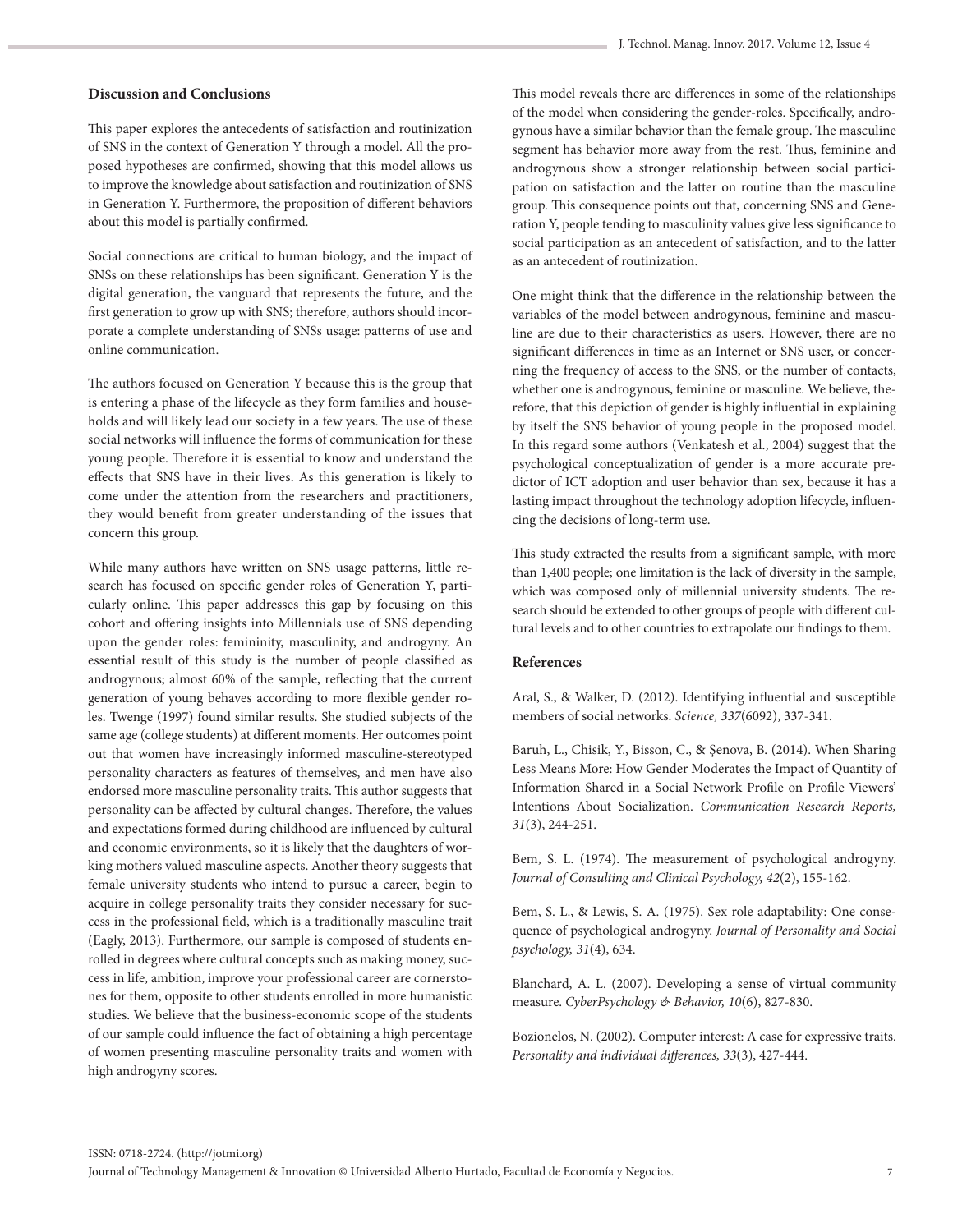Casaló, L., Flavián, C., & Guinalíu, M. (2007). The impact of participation in virtual brand communities on consumer trust and loyalty: The case of free software. *Online Information Review, 31*(6), 775-792.

Chiu, C. M., Cheng, H. L., Huang, H. Y., & Chen, C. F. (2013). Exploring individuals' subjective well-being and loyalty towards social network sites from the perspective of network externalities: The Facebook case. *International Journal of Information Management, 33*(3), 539-552. doi:10.1016/j.ijinfomgt.2013.01.007

Cleveland, M., Laroche, M., & Papadopoulos, N. (2009). Cosmopolitanism, consumer ethnocentrism, and materialism: an eight-country study of antecedents and outcomes. *Journal of International Marketing, 17*(1), 116-146.

Colás, P., González, T., & de Pablos, J. (2013). Young People and Social Networks: Motivations and Preferred Uses. *Comunicar, 40*, 15-23.

Cumming, D., Fleming, G., Johan, S., & Takeuchi, M. (2010). Legal Protection, Corruption and Private Equity Returns in Asia. *Journal of Business Ethics, 95*(2), 173-193. doi:10.1007/s10551-011-0853-6

Delone, W. H., & McLean, E. R. (2003). The DeLone and McLean Model of Information Systems Success: A Ten-Year Update. *J. Manage. Inf. Syst., 19*(4), 9-30.

Diamantopoulos, A., & Winklhofer, H. M. (2001). Index construction with formative indicators: an alternative to Scale development. *Journal of marketing research, 38*(2), 269-277.

Eagly, A. H. (2013). *Sex differences in social behavior: A social-role interpretation*: Psychology Press.

Flavián, C., Guinalíu, M., & Gurrea, R. (2006). The influence of familiarity and usability on loyalty to online journalistic services: The role of user experience. *Journal of Retailing and Consumer Services, 13*(5), 363-375.

Fornell, C., & Larcker, D. F. (1981). Evaluating Structural Equation Models with Unobservable Variables and Measurement Error. *18*(1), 39-50.

Henseler, J., Ringle, C. M., & Sinkovics, R. R. (2009). The use of partial least squares path modeling in international marketing. *Advances in International Marketing, 20*, 277-319.

Hofstede, G. NATIONAL CULTURE DIMENSIONS.

Hofstede, G. H. (2001). *Culture's consequences: Comparing values, behaviors, institutions and organizations across nations*: Sage.

Hupfer, M. E., & Detlor, B. (2007). Beyond gender differences: Selfconcept orientation and relationship-building applications on the Internet. *Journal of Business Research, 60*(6), 613-619.

Johnson, D., & Grayson, K. (2005). Cognitive and affective trust in service relationships. *Journal of Business Research, 58*(4), 500-507.

Kang, Y. S., Min, J., Kim, J., & Lee, H. (2013). Roles of alternative and self-oriented perspectives in the context of the continued use of social network sites. *International Journal of Information Management, 33*(3), 496-511. doi:10.1016/j.ijinfomgt.2012.12.004

Lewis, C. C., & George, J. F. (2008). Cross-cultural deception in social networking sites and face-to-face communication. *Computers in Human Behavior, 24*(6), 2945-2964.

Lin, K. Y., & Lu, H. P. (2011). Why people use social networking sites: An empirical study integrating network externalities and motivation theory. *Computers in Human Behavior, 27*(3), 1152-1161. doi:10.1016/j.chb.2010.12.009

McKnight, D. H., Choudhury, V., & Kacmar, C. (2002). Developing and validating trust measures for e-commerce: an integrative typology. *Information systems research, 13*(3), 334-359.

OLIVER, R. L. (1980). A Cognitive Model of the Antecedents and Consequences of Satisfaction Decisions. *Journal of Marketing Research, 17*(4).

O'brien, R. (2007). A Caution Regarding Rules of Thumb for Variance Inflation Factors. *Quality & Quantity, 41*(5), 673-690. doi:10.1007/ s11135-006-9018-6

Renau Ruiz, V., Carbonell, X., & Oberst, U. (2012). Redes sociales online, género y construcción del self. *Aloma: Revista de Psicologia, Ciències de l'Educació i de l'Esport, 30*(2).

Sanchez-Franco, M. J., & Roldan, J. L. (2010). Expressive aesthetics to ease perceived community support: Exploring personal innovativeness and routinized behavior as moderators in Tuenti. *Computers in Human Behavior, 26*(6), 1445-1457. doi:10.1016/j. chb.2010.04.023

Schwarz, A., & Chin, W. (2007). Looking forward: toward an understanding of the nature and definition of IT acceptance. *Journal of the Association for Information Systems, 8*(4), 13.

Shneor, R., & Efrat, K. (2014). Analyzing the impact of culture on average time spent on social networking sites. *Journal of Promotion Management, 20*(4), 413-435.

Srite, M., & Karahanna, E. (2006). The role of espoused national cultural values in technology acceptance. *MIS Quarterly*, 679-704.

Swaidan, Z., Rawwas, M. Y. A., & Vitell, S. J. (2008). Culture and moral ideologies of African Americans. *The Journal of Marketing Theory and Practice, 16*(2), 127-137.

Tsay-Vogel, M. (2015). Me versus them: Third-person effects among Facebook users. *New Media & Society*, 1461444815573476.

Tufekci, Z. (2008). Grooming, gossip, Facebook, and MySpace: What can we learn about these sites from those who won't assimilate? *Information, Communication & Society, 11*(4), 544-564.